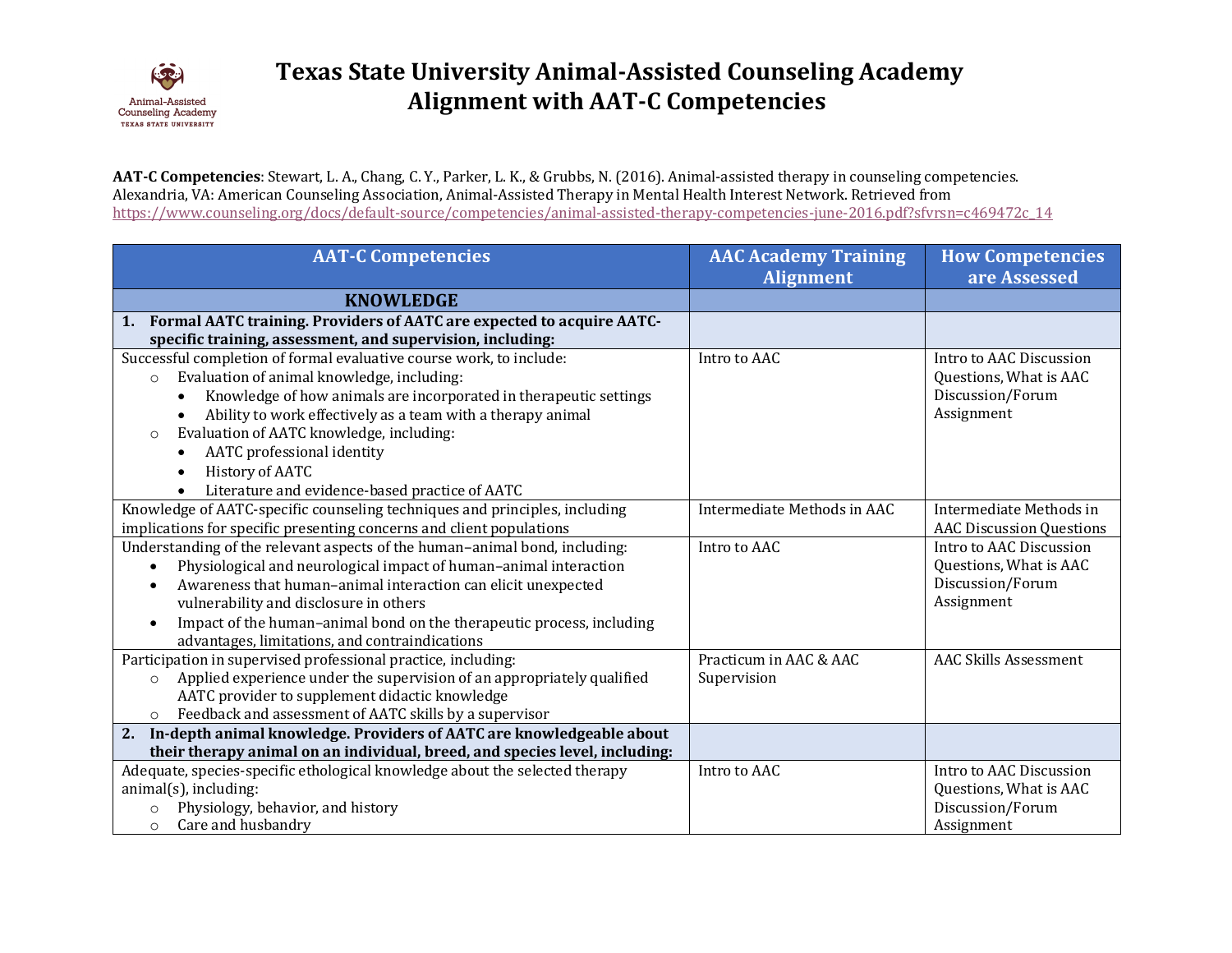

| necessarily generalizable to other species<br>Limitations on the utility of using animals and selecting specific animals in<br>$\circ$<br>client situations<br>Knowledge of the importance of animal training techniques, including:<br>Intro to AAC<br><b>Tough Love</b><br>Ability to apply positive, noncoercive training methods<br>Discussion/Forum<br>$\circ$<br>Ability to ensure that the animal is trained for the counseling environments<br>Assignment<br>$\circ$<br>and situations in which it is working<br>Ability to detect and, as necessary, arrange to facilitate the animal's<br>$\circ$<br>socialization, desensitization, and comfort<br>Establishment and maintenance of a strong working relationship with the therapy<br>Intro to AAC & Practicum in AAC<br><b>Canine Communication</b><br>$animal(s)$ , to include:<br>Worksheet, AAC Skills<br>Knowledge of triggers to stress<br>Assessment<br>$\circ$<br>Ability to educate others about the animal's triggers<br>$\circ$<br>Ability to recognize and apply effective calming interventions to a stressed<br>$\circ$<br>therapy animal<br>Knowledge of existing ethical requirements. Providers of AATC<br>demonstrate integrated ethics. Thus, competent providers of AATC are<br>aware of AATC-specific ethical considerations and are able to incorporate<br>AATC practice within the ACA Code of Ethics, with actions that include:<br>Ability to recognize and discuss the ethical implications of AATC, including:<br>Practicum in AAC & AAC<br>AAC Skills Assessment,<br>Assessing the suitability and amenability of each client to this type of<br>Supervision<br><b>AAC Informed Consent</b><br>$\circ$<br>counseling<br>Informing clients of the purpose of AATC<br>$\circ$<br>Discussing and addressing potential safety issues<br>$\circ$<br>Maintaining respect for the animal(s), the client(s), and the therapeutic<br>$\circ$ | Understandings that knowledge about one particular species is not<br>$\circ$ |  |
|----------------------------------------------------------------------------------------------------------------------------------------------------------------------------------------------------------------------------------------------------------------------------------------------------------------------------------------------------------------------------------------------------------------------------------------------------------------------------------------------------------------------------------------------------------------------------------------------------------------------------------------------------------------------------------------------------------------------------------------------------------------------------------------------------------------------------------------------------------------------------------------------------------------------------------------------------------------------------------------------------------------------------------------------------------------------------------------------------------------------------------------------------------------------------------------------------------------------------------------------------------------------------------------------------------------------------------------------------------------------------------------------------------------------------------------------------------------------------------------------------------------------------------------------------------------------------------------------------------------------------------------------------------------------------------------------------------------------------------------------------------------------------------------------------------------------------------------------------------------------------------------------------------------------------|------------------------------------------------------------------------------|--|
|                                                                                                                                                                                                                                                                                                                                                                                                                                                                                                                                                                                                                                                                                                                                                                                                                                                                                                                                                                                                                                                                                                                                                                                                                                                                                                                                                                                                                                                                                                                                                                                                                                                                                                                                                                                                                                                                                                                            |                                                                              |  |
|                                                                                                                                                                                                                                                                                                                                                                                                                                                                                                                                                                                                                                                                                                                                                                                                                                                                                                                                                                                                                                                                                                                                                                                                                                                                                                                                                                                                                                                                                                                                                                                                                                                                                                                                                                                                                                                                                                                            |                                                                              |  |
|                                                                                                                                                                                                                                                                                                                                                                                                                                                                                                                                                                                                                                                                                                                                                                                                                                                                                                                                                                                                                                                                                                                                                                                                                                                                                                                                                                                                                                                                                                                                                                                                                                                                                                                                                                                                                                                                                                                            |                                                                              |  |
|                                                                                                                                                                                                                                                                                                                                                                                                                                                                                                                                                                                                                                                                                                                                                                                                                                                                                                                                                                                                                                                                                                                                                                                                                                                                                                                                                                                                                                                                                                                                                                                                                                                                                                                                                                                                                                                                                                                            |                                                                              |  |
|                                                                                                                                                                                                                                                                                                                                                                                                                                                                                                                                                                                                                                                                                                                                                                                                                                                                                                                                                                                                                                                                                                                                                                                                                                                                                                                                                                                                                                                                                                                                                                                                                                                                                                                                                                                                                                                                                                                            |                                                                              |  |
|                                                                                                                                                                                                                                                                                                                                                                                                                                                                                                                                                                                                                                                                                                                                                                                                                                                                                                                                                                                                                                                                                                                                                                                                                                                                                                                                                                                                                                                                                                                                                                                                                                                                                                                                                                                                                                                                                                                            |                                                                              |  |
|                                                                                                                                                                                                                                                                                                                                                                                                                                                                                                                                                                                                                                                                                                                                                                                                                                                                                                                                                                                                                                                                                                                                                                                                                                                                                                                                                                                                                                                                                                                                                                                                                                                                                                                                                                                                                                                                                                                            |                                                                              |  |
|                                                                                                                                                                                                                                                                                                                                                                                                                                                                                                                                                                                                                                                                                                                                                                                                                                                                                                                                                                                                                                                                                                                                                                                                                                                                                                                                                                                                                                                                                                                                                                                                                                                                                                                                                                                                                                                                                                                            |                                                                              |  |
|                                                                                                                                                                                                                                                                                                                                                                                                                                                                                                                                                                                                                                                                                                                                                                                                                                                                                                                                                                                                                                                                                                                                                                                                                                                                                                                                                                                                                                                                                                                                                                                                                                                                                                                                                                                                                                                                                                                            |                                                                              |  |
|                                                                                                                                                                                                                                                                                                                                                                                                                                                                                                                                                                                                                                                                                                                                                                                                                                                                                                                                                                                                                                                                                                                                                                                                                                                                                                                                                                                                                                                                                                                                                                                                                                                                                                                                                                                                                                                                                                                            |                                                                              |  |
|                                                                                                                                                                                                                                                                                                                                                                                                                                                                                                                                                                                                                                                                                                                                                                                                                                                                                                                                                                                                                                                                                                                                                                                                                                                                                                                                                                                                                                                                                                                                                                                                                                                                                                                                                                                                                                                                                                                            |                                                                              |  |
|                                                                                                                                                                                                                                                                                                                                                                                                                                                                                                                                                                                                                                                                                                                                                                                                                                                                                                                                                                                                                                                                                                                                                                                                                                                                                                                                                                                                                                                                                                                                                                                                                                                                                                                                                                                                                                                                                                                            |                                                                              |  |
|                                                                                                                                                                                                                                                                                                                                                                                                                                                                                                                                                                                                                                                                                                                                                                                                                                                                                                                                                                                                                                                                                                                                                                                                                                                                                                                                                                                                                                                                                                                                                                                                                                                                                                                                                                                                                                                                                                                            |                                                                              |  |
|                                                                                                                                                                                                                                                                                                                                                                                                                                                                                                                                                                                                                                                                                                                                                                                                                                                                                                                                                                                                                                                                                                                                                                                                                                                                                                                                                                                                                                                                                                                                                                                                                                                                                                                                                                                                                                                                                                                            |                                                                              |  |
|                                                                                                                                                                                                                                                                                                                                                                                                                                                                                                                                                                                                                                                                                                                                                                                                                                                                                                                                                                                                                                                                                                                                                                                                                                                                                                                                                                                                                                                                                                                                                                                                                                                                                                                                                                                                                                                                                                                            |                                                                              |  |
|                                                                                                                                                                                                                                                                                                                                                                                                                                                                                                                                                                                                                                                                                                                                                                                                                                                                                                                                                                                                                                                                                                                                                                                                                                                                                                                                                                                                                                                                                                                                                                                                                                                                                                                                                                                                                                                                                                                            |                                                                              |  |
|                                                                                                                                                                                                                                                                                                                                                                                                                                                                                                                                                                                                                                                                                                                                                                                                                                                                                                                                                                                                                                                                                                                                                                                                                                                                                                                                                                                                                                                                                                                                                                                                                                                                                                                                                                                                                                                                                                                            |                                                                              |  |
|                                                                                                                                                                                                                                                                                                                                                                                                                                                                                                                                                                                                                                                                                                                                                                                                                                                                                                                                                                                                                                                                                                                                                                                                                                                                                                                                                                                                                                                                                                                                                                                                                                                                                                                                                                                                                                                                                                                            |                                                                              |  |
|                                                                                                                                                                                                                                                                                                                                                                                                                                                                                                                                                                                                                                                                                                                                                                                                                                                                                                                                                                                                                                                                                                                                                                                                                                                                                                                                                                                                                                                                                                                                                                                                                                                                                                                                                                                                                                                                                                                            |                                                                              |  |
|                                                                                                                                                                                                                                                                                                                                                                                                                                                                                                                                                                                                                                                                                                                                                                                                                                                                                                                                                                                                                                                                                                                                                                                                                                                                                                                                                                                                                                                                                                                                                                                                                                                                                                                                                                                                                                                                                                                            |                                                                              |  |
|                                                                                                                                                                                                                                                                                                                                                                                                                                                                                                                                                                                                                                                                                                                                                                                                                                                                                                                                                                                                                                                                                                                                                                                                                                                                                                                                                                                                                                                                                                                                                                                                                                                                                                                                                                                                                                                                                                                            |                                                                              |  |
|                                                                                                                                                                                                                                                                                                                                                                                                                                                                                                                                                                                                                                                                                                                                                                                                                                                                                                                                                                                                                                                                                                                                                                                                                                                                                                                                                                                                                                                                                                                                                                                                                                                                                                                                                                                                                                                                                                                            |                                                                              |  |
|                                                                                                                                                                                                                                                                                                                                                                                                                                                                                                                                                                                                                                                                                                                                                                                                                                                                                                                                                                                                                                                                                                                                                                                                                                                                                                                                                                                                                                                                                                                                                                                                                                                                                                                                                                                                                                                                                                                            |                                                                              |  |
|                                                                                                                                                                                                                                                                                                                                                                                                                                                                                                                                                                                                                                                                                                                                                                                                                                                                                                                                                                                                                                                                                                                                                                                                                                                                                                                                                                                                                                                                                                                                                                                                                                                                                                                                                                                                                                                                                                                            |                                                                              |  |
|                                                                                                                                                                                                                                                                                                                                                                                                                                                                                                                                                                                                                                                                                                                                                                                                                                                                                                                                                                                                                                                                                                                                                                                                                                                                                                                                                                                                                                                                                                                                                                                                                                                                                                                                                                                                                                                                                                                            |                                                                              |  |
| process                                                                                                                                                                                                                                                                                                                                                                                                                                                                                                                                                                                                                                                                                                                                                                                                                                                                                                                                                                                                                                                                                                                                                                                                                                                                                                                                                                                                                                                                                                                                                                                                                                                                                                                                                                                                                                                                                                                    |                                                                              |  |
| Being aware of the provider's personal biases, including the impact of the<br>$\circ$                                                                                                                                                                                                                                                                                                                                                                                                                                                                                                                                                                                                                                                                                                                                                                                                                                                                                                                                                                                                                                                                                                                                                                                                                                                                                                                                                                                                                                                                                                                                                                                                                                                                                                                                                                                                                                      |                                                                              |  |
| provider's emotional bond with the animal and its impact on the<br>therapeutic process                                                                                                                                                                                                                                                                                                                                                                                                                                                                                                                                                                                                                                                                                                                                                                                                                                                                                                                                                                                                                                                                                                                                                                                                                                                                                                                                                                                                                                                                                                                                                                                                                                                                                                                                                                                                                                     |                                                                              |  |
| Ability to understand the social and cultural factors relevant to AATC and<br>Practicum in AAC & AAC<br><b>AAC Skills Assessment</b>                                                                                                                                                                                                                                                                                                                                                                                                                                                                                                                                                                                                                                                                                                                                                                                                                                                                                                                                                                                                                                                                                                                                                                                                                                                                                                                                                                                                                                                                                                                                                                                                                                                                                                                                                                                       |                                                                              |  |
| multicultural implications of AATC, including:                                                                                                                                                                                                                                                                                                                                                                                                                                                                                                                                                                                                                                                                                                                                                                                                                                                                                                                                                                                                                                                                                                                                                                                                                                                                                                                                                                                                                                                                                                                                                                                                                                                                                                                                                                                                                                                                             |                                                                              |  |
| Supervision<br>Respecting the attitudes of others, particularly those concerned with the                                                                                                                                                                                                                                                                                                                                                                                                                                                                                                                                                                                                                                                                                                                                                                                                                                                                                                                                                                                                                                                                                                                                                                                                                                                                                                                                                                                                                                                                                                                                                                                                                                                                                                                                                                                                                                   |                                                                              |  |
| $\circ$<br>animal's presence                                                                                                                                                                                                                                                                                                                                                                                                                                                                                                                                                                                                                                                                                                                                                                                                                                                                                                                                                                                                                                                                                                                                                                                                                                                                                                                                                                                                                                                                                                                                                                                                                                                                                                                                                                                                                                                                                               |                                                                              |  |
| Understanding that human-animal interaction may hold different meanings<br>$\circ$                                                                                                                                                                                                                                                                                                                                                                                                                                                                                                                                                                                                                                                                                                                                                                                                                                                                                                                                                                                                                                                                                                                                                                                                                                                                                                                                                                                                                                                                                                                                                                                                                                                                                                                                                                                                                                         |                                                                              |  |
| across a variety of cultures                                                                                                                                                                                                                                                                                                                                                                                                                                                                                                                                                                                                                                                                                                                                                                                                                                                                                                                                                                                                                                                                                                                                                                                                                                                                                                                                                                                                                                                                                                                                                                                                                                                                                                                                                                                                                                                                                               |                                                                              |  |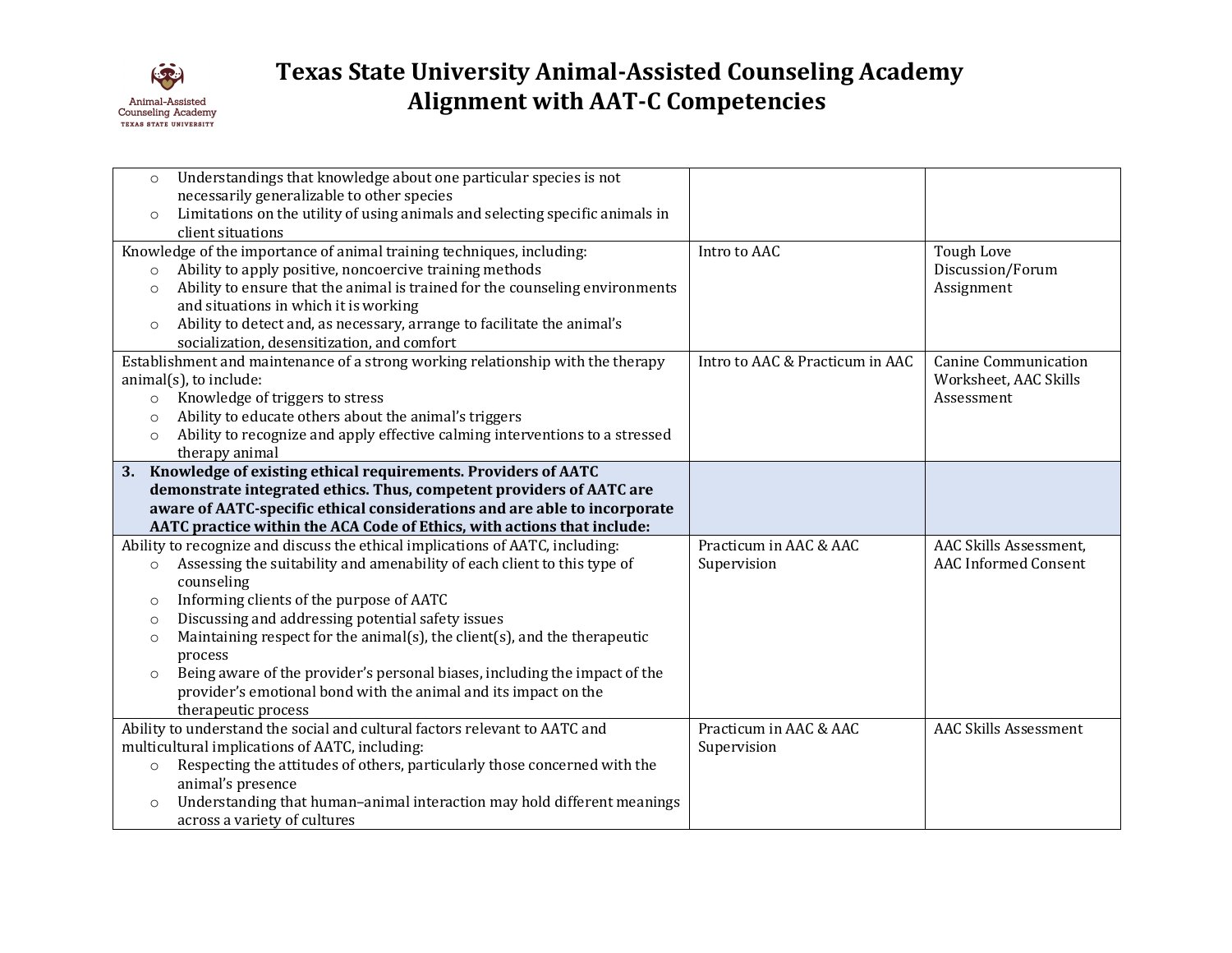

| Ability to maximize the potential for safe interactions between clients and animals,      | Intro to AAC & Intermediate      | <b>Ensuring Safety in AAC</b> |
|-------------------------------------------------------------------------------------------|----------------------------------|-------------------------------|
| including:                                                                                | Methods in AAC                   | Quiz, AAC Informed            |
| Infection prevention/control and consideration of other zoonotic agents<br>$\circ$        |                                  | Consent                       |
| Considerations for allergies, phobias, past history of animal abuse, and past<br>$\circ$  |                                  |                               |
| history of animal-related trauma                                                          |                                  |                               |
| Effective risk-management strategies and skills, including:                               | Intro to AAC, Practicum in AAC & | <b>Ensuring Safety in AAC</b> |
| Knowledge of liability issues related to AATC<br>$\circ$                                  | <b>AAC</b> Supervision           | Quiz, AAC Informed            |
| Knowledge of legal issues associated with AATC<br>$\circ$                                 |                                  | Consent                       |
| Inclusion of appropriate documentation procedures<br>$\circ$                              |                                  |                               |
| Confirmation of personal and professional insurance coverage for AATC<br>$\circ$          |                                  |                               |
| <b>SKILLS</b>                                                                             | <b>SKILLS</b>                    |                               |
| 1. Mastery of basic counseling skills. Competent providers of AATC                        |                                  |                               |
| demonstrate competency in general counseling skills prior to integrating                  |                                  |                               |
| AATC interventions. AATC is practiced only within the boundaries of a                     |                                  |                               |
| provider's professional scope of practice.                                                |                                  |                               |
| Counselors are expected to effectively integrate AATC into their personal model of        | Practicum in AAC                 | AAC Skills Assessment,        |
| counseling.                                                                               |                                  | <b>AAC Treatment Plan</b>     |
| Counselors are expected to demonstrate counseling effectiveness without the               | Practicum in AAC                 | <b>AAC Skills Assessment</b>  |
| integration of a therapy animal                                                           |                                  |                               |
| Counselors are expected to recognize that AATC is used to enhance the therapeutic         | Practicum in AAC                 | <b>AAC Skills Assessment</b>  |
| process rather than as a stand-alone intervention                                         |                                  |                               |
| 2. Intentionality. Competent providers of AATC demonstrate intentional                    |                                  |                               |
| incorporation of AATC into the counseling relationship, plan, and process.                |                                  |                               |
| Providers are able to demonstrate:                                                        |                                  |                               |
| Knowledge that AATC is a skillful intervention and that AATC is:                          | Intro to AAC                     | What is AAC                   |
| More than owning/loving animals<br>$\circ$                                                |                                  | Discussion/Forum              |
| More than simply including an animal in the counseling setting<br>$\circ$                 |                                  | Assignment                    |
| Knowledge and integration of theory-based interventions, including:                       | Practicum in AAC & AAC           | AAC Skills Assessment,        |
| Ability to articulate the role of AATC within a provider's personal<br>$\circ$            | Supervision                      | <b>AAC Treatment Plan</b>     |
| theoretical approach or personal model of counseling                                      |                                  |                               |
| Understanding of the goals of AATC interventions<br>$\circ$                               |                                  |                               |
| Awareness of the validity of the AATC interventions being used<br>$\circ$                 |                                  |                               |
| Skillful selections and assessment of AATC intervention strategies, including:            | Practicum in AAC & AAC           | AAC Skills Assessment,        |
| Selection of appropriate interventions and strategies for each client, in each<br>$\circ$ | Supervision                      | <b>AAC Treatment Plan</b>     |
| session, based on treatment goals                                                         |                                  |                               |
| Ability to assess the outcome of AATC interventions<br>$\circ$                            |                                  |                               |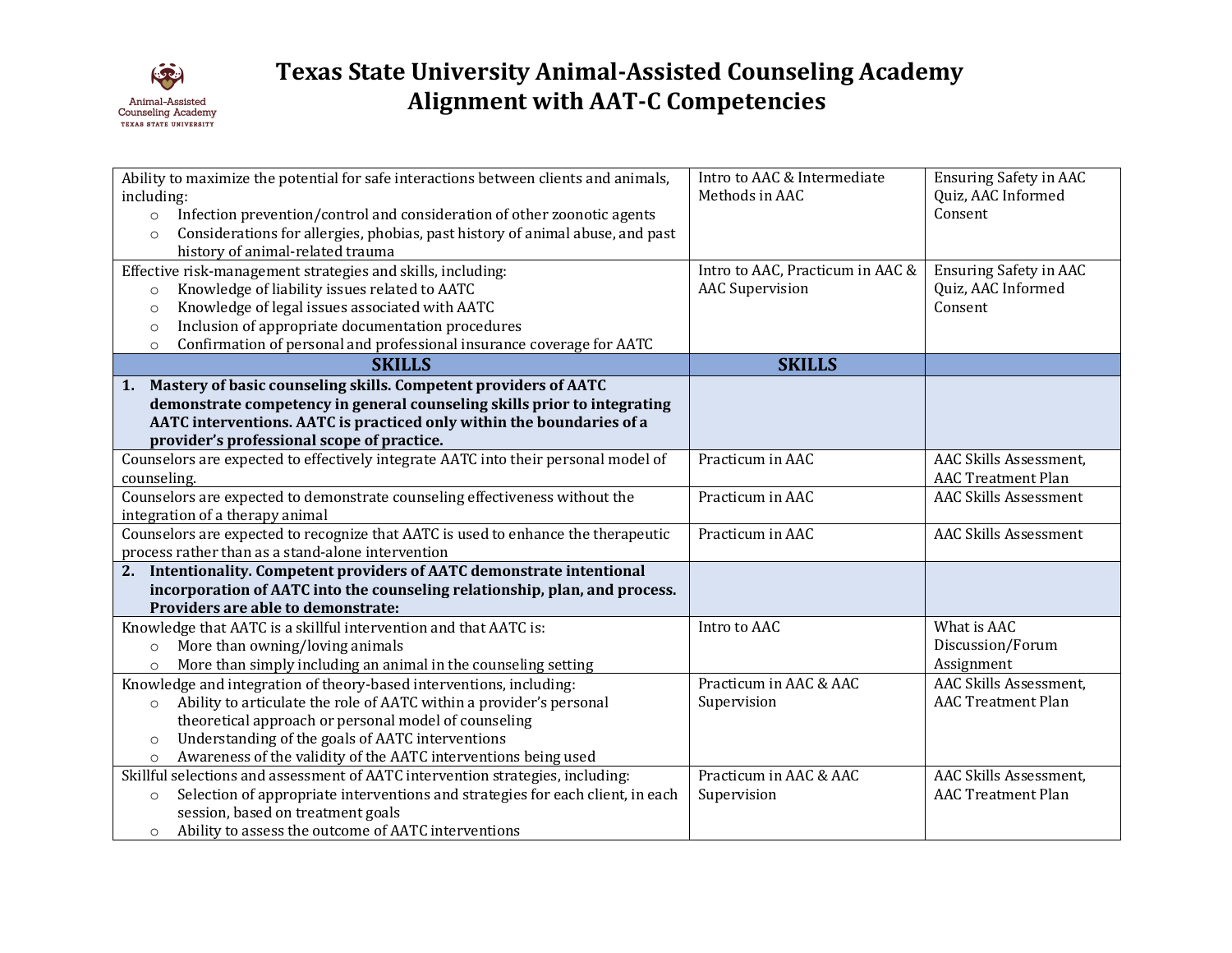

| 3. Specialized skill set. Competent providers of AATC recognize that AATC is<br>a specialty area with a learned and practiced skill set. Competent AATC<br>providers demonstrate specialized skills and abilities that are<br>appropriate to the specialty area of AATC, including:                                                                                                                                                                                                                                                                                                                                                                                                                                                                                                      |                                       |                                                                                       |
|------------------------------------------------------------------------------------------------------------------------------------------------------------------------------------------------------------------------------------------------------------------------------------------------------------------------------------------------------------------------------------------------------------------------------------------------------------------------------------------------------------------------------------------------------------------------------------------------------------------------------------------------------------------------------------------------------------------------------------------------------------------------------------------|---------------------------------------|---------------------------------------------------------------------------------------|
| Ability to understand the experiential nature of AATC interventions and<br>demonstrate skill in spontaneous situations                                                                                                                                                                                                                                                                                                                                                                                                                                                                                                                                                                                                                                                                   | Practicum in AAC & AAC<br>Supervision | <b>AAC Skills Assessment</b>                                                          |
| Ability to attend to/care for the client(s) and therapy animal(s) simultaneously by<br>demonstrating:<br>Effective judgment when assessing the session's impact on the therapy<br>$\circ$<br>animal(s)<br>Effective judgment when assessing the session's impact on the client(s)<br>$\circ$<br>Effective judgment when assessing the session's impact on<br>$\circ$<br>volunteers/assistants/paraprofessionals (if applicable)                                                                                                                                                                                                                                                                                                                                                          | Practicum in AAC & AAC<br>Supervision | AAC Skills Assessment,<br><b>AAC Session Transcript</b>                               |
| Ability to assess, interpret, and utilize the animal's responses in a therapeutically<br>meaningful way, including:<br>Ability to link animal-client interactions to client behaviors, goals, or<br>$\circ$<br>conceptualization<br>Willingness to allow natural client-animal interactions to occur<br>$\circ$<br>Ability to link unexpected events or interactions to client goals or<br>$\circ$<br>presenting concerns<br>Ability to model appropriate, respectful, and empathetic animal care<br>$\circ$                                                                                                                                                                                                                                                                             | Practicum in AAC & AAC<br>Supervision | AAC Skills Assessment,<br><b>AAC Session Transcript,</b><br><b>AAC Treatment Plan</b> |
| Ability to prevent and respond to animal stress, fatigue, and burnout<br>Ability to immediately address unexpected animal stress and proactively<br>$\circ$<br>plan stress-relief and stress prevention<br>strategies for the animal(s)<br>$\circ$<br>Ability to identify and respond to the animal's signals and body language,<br>$\circ$<br>especially when the animal<br>does not want to interact<br>$\circ$<br>Ability to provide for the animal's needs, both at the site and in general,<br>$\circ$<br>including:<br>Attending to the animal's access to water, a quiet rest/retreat area, and<br>٠<br>regular bathroom breaks<br>Attending to the animal's overall wellness through appropriate<br>٠<br>provision of quality nutrition, exercise, grooming, and veterinary care | Practicum in AAC & AAC<br>Supervision | AAC Team Evaluation,<br>AAC Skills Assessment,<br><b>AAC Session Transcript</b>       |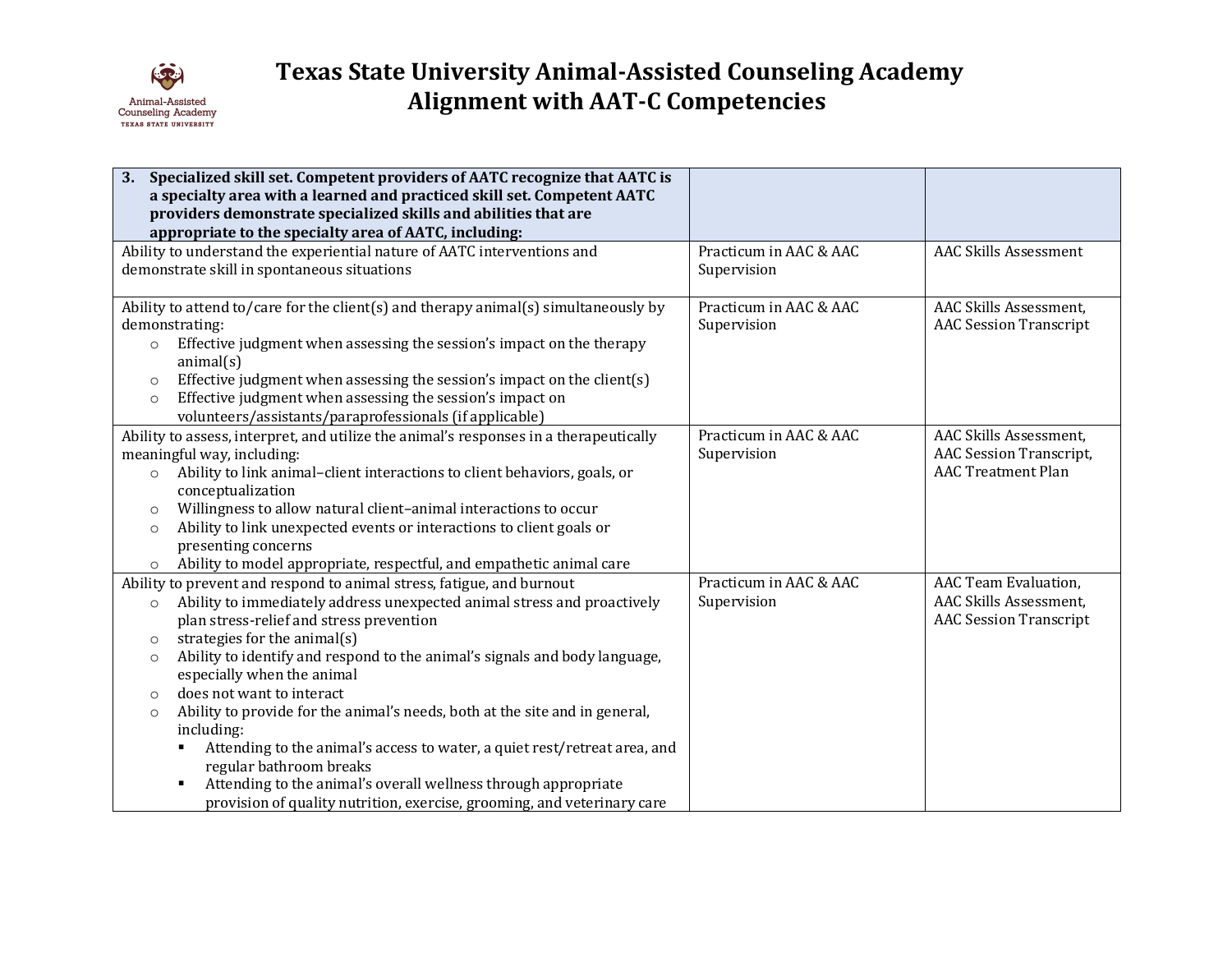

| Ability to objectively assess an animal's suitability, strengths, and limitations despite<br>the provider's potential emotional bond with or personal bias toward the animal<br>Ability to identify and address personal biases toward the therapy<br>$\circ$<br>$animal(s)$ , including:<br>Awareness of transference/countertransference considerations related<br>to AATC interventions<br>Objective assessment of an animal's suitability for AATC in general<br>Objective assessment of an animal's suitability for each AATC session<br>on an individual basis<br>Ability to identify and address personal biases toward AATC interventions<br>in general | Practicum in AAC & AAC<br>Supervision                                 | <b>AAC Team Evaluation</b>                                                                 |
|-----------------------------------------------------------------------------------------------------------------------------------------------------------------------------------------------------------------------------------------------------------------------------------------------------------------------------------------------------------------------------------------------------------------------------------------------------------------------------------------------------------------------------------------------------------------------------------------------------------------------------------------------------------------|-----------------------------------------------------------------------|--------------------------------------------------------------------------------------------|
| Ability to attain and maintain compliance with applicable legal requirements for<br>registration, care, and inoculation of the animals used for AATC                                                                                                                                                                                                                                                                                                                                                                                                                                                                                                            | Intermediate Methods in AAC,<br>Practicum in AAC & AAC<br>Supervision | <b>AAC Certification &amp;</b><br>Recertification                                          |
| <b>ATTITUDES</b>                                                                                                                                                                                                                                                                                                                                                                                                                                                                                                                                                                                                                                                | <b>ATTITUDES</b>                                                      |                                                                                            |
| 1. Animal advocacy. Competent providers of AATC prioritize their<br>responsibility to animals involved in AATC and demonstrate that they are<br>effective animal advocates by:                                                                                                                                                                                                                                                                                                                                                                                                                                                                                  |                                                                       |                                                                                            |
| Understanding that the animal(s) involved in AATC is (are) the provider's<br>responsibility, including:<br>Understanding how and why animal welfare and advocacy directly affect<br>$\circ$<br>client safety<br>Understanding how and why animal welfare and advocacy are essential to<br>$\circ$<br>the ethical practice of AATC                                                                                                                                                                                                                                                                                                                               | Intro to AAC                                                          | Animal Welfare<br>Discussion/Forum<br>Assignment, Temple<br><b>Grandin Movie Worksheet</b> |
| Respecting animal rights and animal welfare, including:<br>Recognizing that animals have a right to choose their level of participation<br>$\circ$<br>in AATC<br>Recognizing the potential for animal exploitation, either accidentally or<br>$\circ$<br>intentionally                                                                                                                                                                                                                                                                                                                                                                                          | Intro to AAC                                                          | <b>Ensuring Safety in AAC</b><br>Quiz, AAC Skills<br>Assessment                            |
| 2. Professional development. Competent providers of AATC continue the                                                                                                                                                                                                                                                                                                                                                                                                                                                                                                                                                                                           |                                                                       |                                                                                            |
| development of their AATC skills by:<br>Active involvement in continuing education and engagement in professional<br>development, including:<br>Regular consultation and collaboration with other AATC providers<br>$\circ$<br>Regular consultation and collaboration with professional animal specialists<br>$\circ$                                                                                                                                                                                                                                                                                                                                           | Supervision in AAC                                                    | Recertification                                                                            |